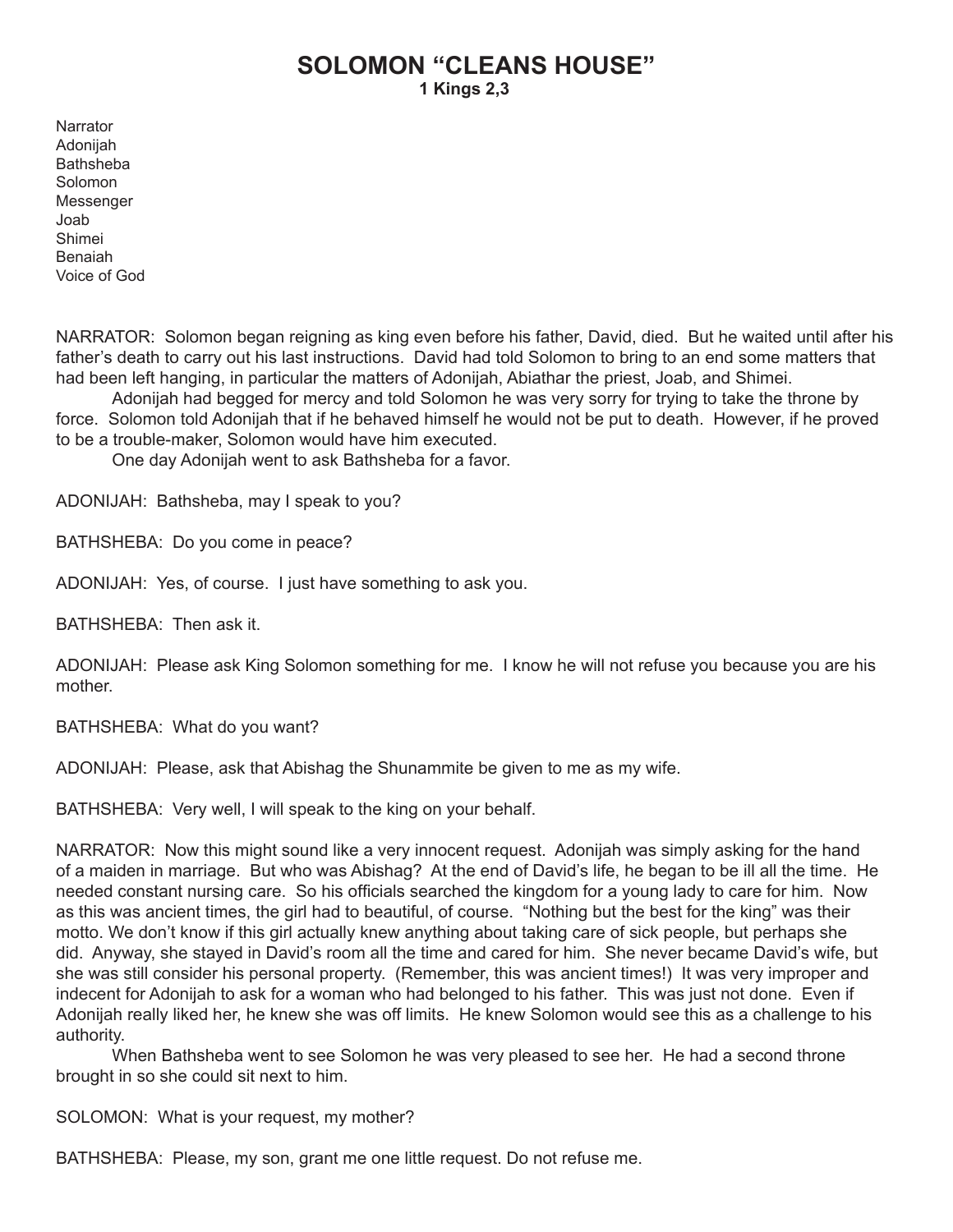SOLOMON: I will not refuse you, my mother. What is your request?

BATHSHEBA: Please allow your brother, Adonijah, to marry Abishag the Shunammite.

SOLOMON: What? Why are you requesting this? You might as well request the whole kingdom for him! Yes, he is my older brother, why not? And while you are at it, let's give the kingdom to Abiathar the priest, and to Joab, too! May God deal with me, be it ever so severely, if Adonijah does not pay for this request with his life. As surely as the Lord lives, Adonijah shall be put to death today!

NARRATOR: So Solomon gave orders to have Adonijah executed. Benaiah, the captain of the army, went and struck down Adonijah and he died. Then Solomon decided to take on the matter of Abiathar, the priest. Remember, Abiathar has sided with Adonijah when he tried to take the crown. Abiathar had betrayed David and Solomon.

SOLOMON: Abiathar, go back to work in your fields. You are no longer a priest. I will not execute you because you are a holy priest and have carried the ark of the Lord. You also supported my father for many years and endured many hardships with him. Therefore, you shall not die.

NARRATOR: This was to fulfill the prophecy that Samuel had spoken against the house of Eli. God had determined that the descendants of Eli would be removed from the priesthood because of the sin of Eli and his sons.

Now for Joab. Not only had Joab killed innocent men during his lifetime, he also had joined Adonijah.

MESSENGER: My lord the king, Joab has fled to the tent of the Lord and is holding on to the horns of the alter, begging for mercy.

SOLOMON: Benaiah, go to the tent of the Lord and strike down Joab.

BENAIAH: Yes, my lord the king. I shall do as you say.

NARRATOR: So Benaiah went to the tent of the Lord. There was Joab clinging to the altar.

BENAIAH: Come out, Joab! The king commands you to come out right now!

JOAB: No! I will not come out. You will have to come in if you want to kill me. I will die here.

NARRATOR: Joab probably thought that he could not be killed as long as he held on to the altar of God.

BENAIAH: Messenger, go and tell King Solomon that Joab won't come out.

MESSENGER: King Solomon, Joab will not let go of the altar and come out.

SOLOMON: Then strike him down where he is. The Lord will repay him for the innocent blood he shed. Joab killed two men without my father's knowledge: Abner and Amasa. Both men were more righteous than he. Joab will now pay for his sins, and the house of David shall be cleared of the guilt of these murders.

NARRATOR: So Benaiah struck down Joab and he died. He was buried in his own land, in the desert. Then Solomon sent for Shimei. Remember, Shimei was the man who had cursed David as he left Jerusalem during Absalom's revolt. At the time, David had said that no one was to punish Shimei for what he was doing. But now, David was gone, and the fact remained that Shimei had done a terrible thing. There was no such thing as freedom of speech in the ancient world. If you cursed the king, you were guilty of treason and deserved the death penalty. Shemei knew this.